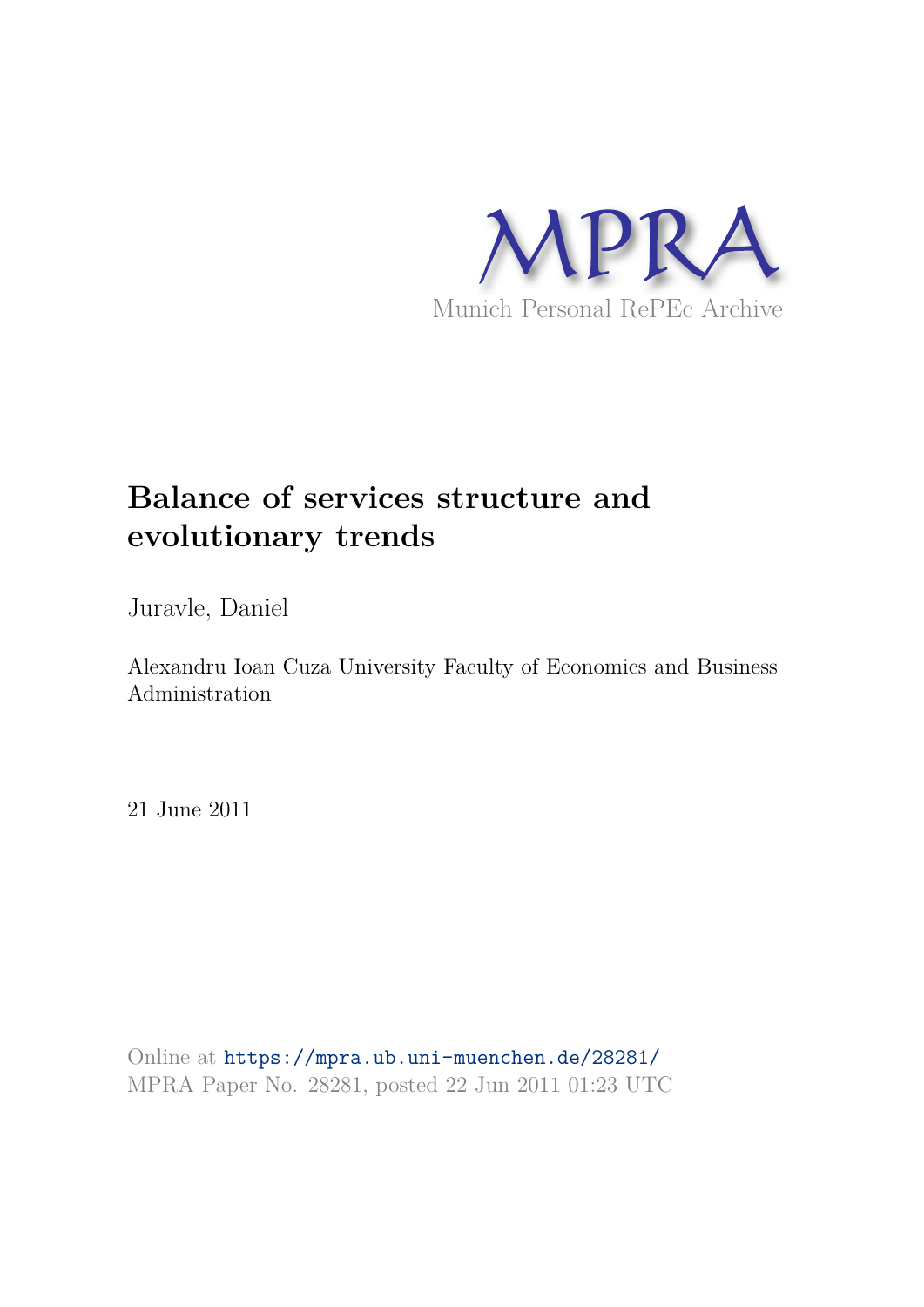## **Balance of services structure and evolutionary trends**

**Author : Juravle Daniel, PhD Student Affiliation:** Alexandru Ioan Cuza University Faculty of Economics and Business Administration **Email address:** daniel\_juravle@yahoo.com

Abstract: *In developed economies the high material production of the goods satisfy new and diversified necessities. Individual and social needs in a permanent dynamic have determined the need to develop services faster than the speed of diversification of properties. Mostly modern economy is producing and consuming services. Dynamic needs influence the division of labor, considered by the experts another case, together with dynamics of needs, the growing role of services sector in the economy. On the one hand, division of labor develops collaborative relationships between suppliers of raw materials, goods manufacturers and service providers, and on the other hand, it deeps the economic competition and struggle to conquer a bigger market share. In an economy based on services are mainly produced, their complementary goods. Satisfying as more and better consumer requirements are based on both quality of services due to increasing competition and the use of complementary goods, Statistics made on tourism management and services. Services have become an important sector of world economy*  wich continues to grow up, encompassing most of the production and employment, in most *industrialized countries. Approximately 70% of total aggregate production from OECD countries is generated by service activities, which absorb a proportion similar to the active workforce. Also, the major changes in the sectoral structure of esteuropean economies, significantly correlated with GDP growth, the number of jobs and increased international trade,*  led to a substantial change in the service sector in these countries and persists, however, the *differences from developed countries and between different countries in transition, regardind the role and performance of service sector.*

**Keywords**: services, balance of payments , employment, tourism, Romania.

**JEL Classification:** D5, E6, F36, F37, F4, G2, H6.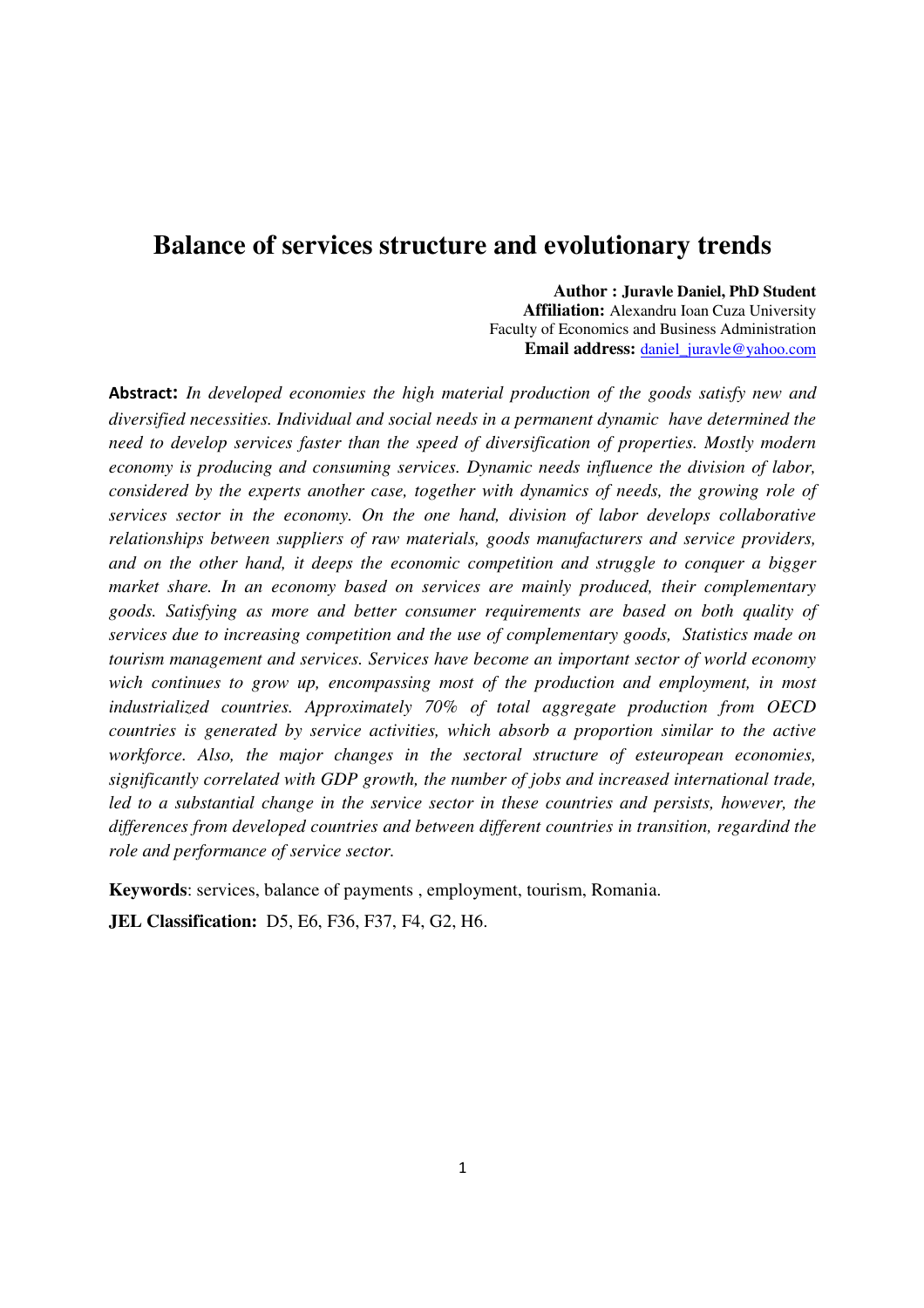#### **The macroeconomic framework for the development of services in Romania**

Economic liberalization and the volume trate increasing are becoming increasingly important to analyze a country's economic relations with its partners. These relations are finding mainly their expression in the trade balance and foreign payments, whose analysis is essential, they are documents with a heavily loaded information, able to satisfy different interests, from simple empirical data analysis, to complex data on which deciders evaluate their current and future policies. $<sup>1</sup>$ </sup>

Although the free movement of services is one of the four basic pillars of European construction (with free movement of goods, persons and capital), being provided by the Treaty of Rome (1957), the EU has failed to achieve the aim of integrating services in the domestic market even today. Barriers witch currently affecting intra-community services trade because of differing national regulations and standards, generates huge operating costs of service providers in Europe. The lack of progress towards integration of services markets started to seriously threaten the competitiveness of EU economy growing in recent years, provided that these activities have come to contribute to the creation of 70% GDP, respectively, employment in countries, and represent 22% of total trade in goods and services of the EU-25 and 65-70% of the total stock of FDI generated and receivers (including intra-EU, 2004).

For Romania, the evolution of services production sector in 1990-2003 shows that although these activities have doubled their share in GVA (from 19% to 38%), their contribution to employment has increased by only 5 percentage points (from 16% to 21%). However, in 2003 the production occupied 37% of total employment in EU-25. A concerning fact is also the trend of worsening the gap in terms of contribution to service creation of GDP and employment between Romania and the new Member States. While these countries have made notable progress in the period 1990-2003 in terms of their macroeconomic structures convergence with the EU, approaching the sensitivity of those indicators in the EU-15 (68% on average), structural changes in Romania were very slow and insignificant. As a consequence, Romania customize the lowest level of these indicators in the group of new members and candidates.

l,

<sup>1</sup> *Ion Ignat, Spiridon Pralea, "Economie mondial*ă*", Ed. Sedcom Libris, Ia*ș*i, 2006,*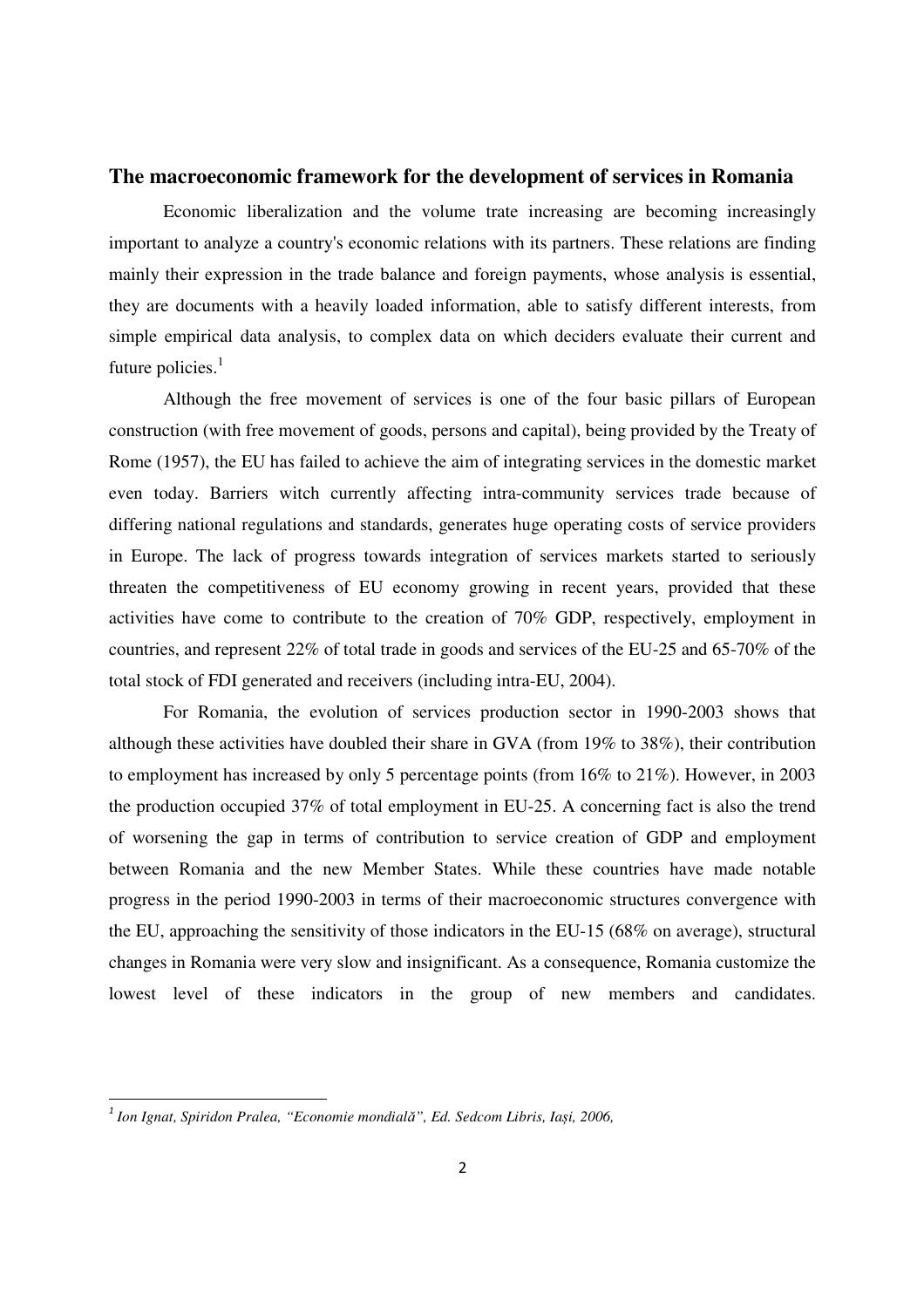## **Service classification**

An universally accepted classification divides them into services for population, for private consumption and for industrial services, as part of intermediate consumption. Services for population meet the needs for education, complex (the intellectual and social recognition), and are designed to stimulate the human personality development in the social context.

-Activities that relate to leisure time;

-IT support activities;

l,

- Training activities, commerce, etc.

## **The trade services structure of Romania**

In Romania, the services for household consumption had and continue to have a relatively low weight. Thus, the payied ones are only 15-16% drom the total consumption expenditure of households and 23-24% of their monetary consumption expenditure, or approximately 22% of total purchases of goods and services. The level and dynamics of the services volume depend largely on GDP, gross value added and the privatization process of the economy generaly and services sector in particular.<sup>2</sup>

Regarding the structure of service trade in our country, the icrease of 22% in 2005 represents a favorable trend shared by tourism services in total revenue, generated by exports of services and registering a surplus of balance of tourism (170 million USD). This trend is even more remarkable, as the share of tourism services in total exports has declined significantly in recent years and tourist balance registered major deficits, in manifest contradiction with the significant potential that our country has in this area.

Over the last and half decade the importance growth of the component "other services", regarding all the flows services of Romania represent another positive aspect, such as to approach the structure of the romanian service trade to the one which predominates in Europe and worldwide. In 2005, services wich were subsumed to this component have reached almost half from the total export services receipts of Romania, and respectively, from the total payments of services import account, the shere being similar to those of the EU-25.

<sup>2</sup>  *Gerardo D. Berthen* ş*i Alin Teodorescu "Raportul na*ţ*ional al dezvolt*ă*rii umane 2001-2002, România dup*ă *un deceniu de tranzac*ţ*ii"*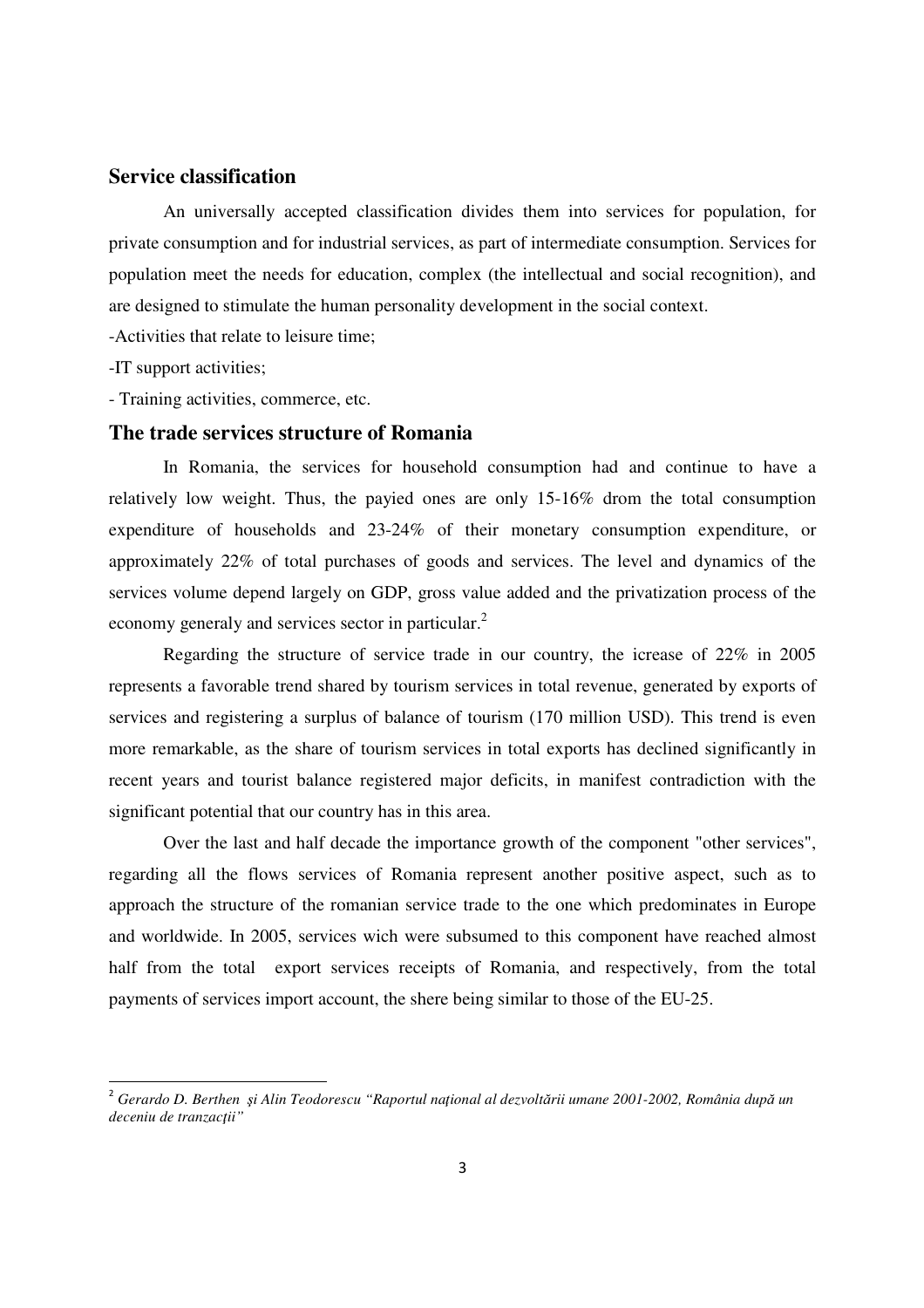

Sursa: Institutul Național de Statistică

 $\overline{a}$ 

Along with construction, this component includes all services of production, which are used as inputs in production processes, being determinant in increasing the efficiency and competitiveness of enterprises in all economic sectors. On the other hand, is a serious concern the fact that rising imports of production services, usefull for romanian businesses in order to remain competitive, can not be offset by an exports corresponding increase, so the balance of these services recording chronic deficits. $3$ 

The progreses registrated in information technology, that have influenced the service structure and organization, led to many changes in the service provider way for business and had as a effect the impruvement of the marketing trade of services through electronic transfer. In these years, the services foreign trade has become increasingly important, removing thereby the exclusivity of external in goods trade. Business services with electronic delivery has become one of the fastest growing sectors in international trade, the flows being directed - in line with the relocation phenomenon- from developing countries to developed ones.

<sup>3</sup> *Cristina Cristureanu "Economia imaterialului:tranzactii internationale cu servicii" Editura All Beck, Bucuresti, 2004*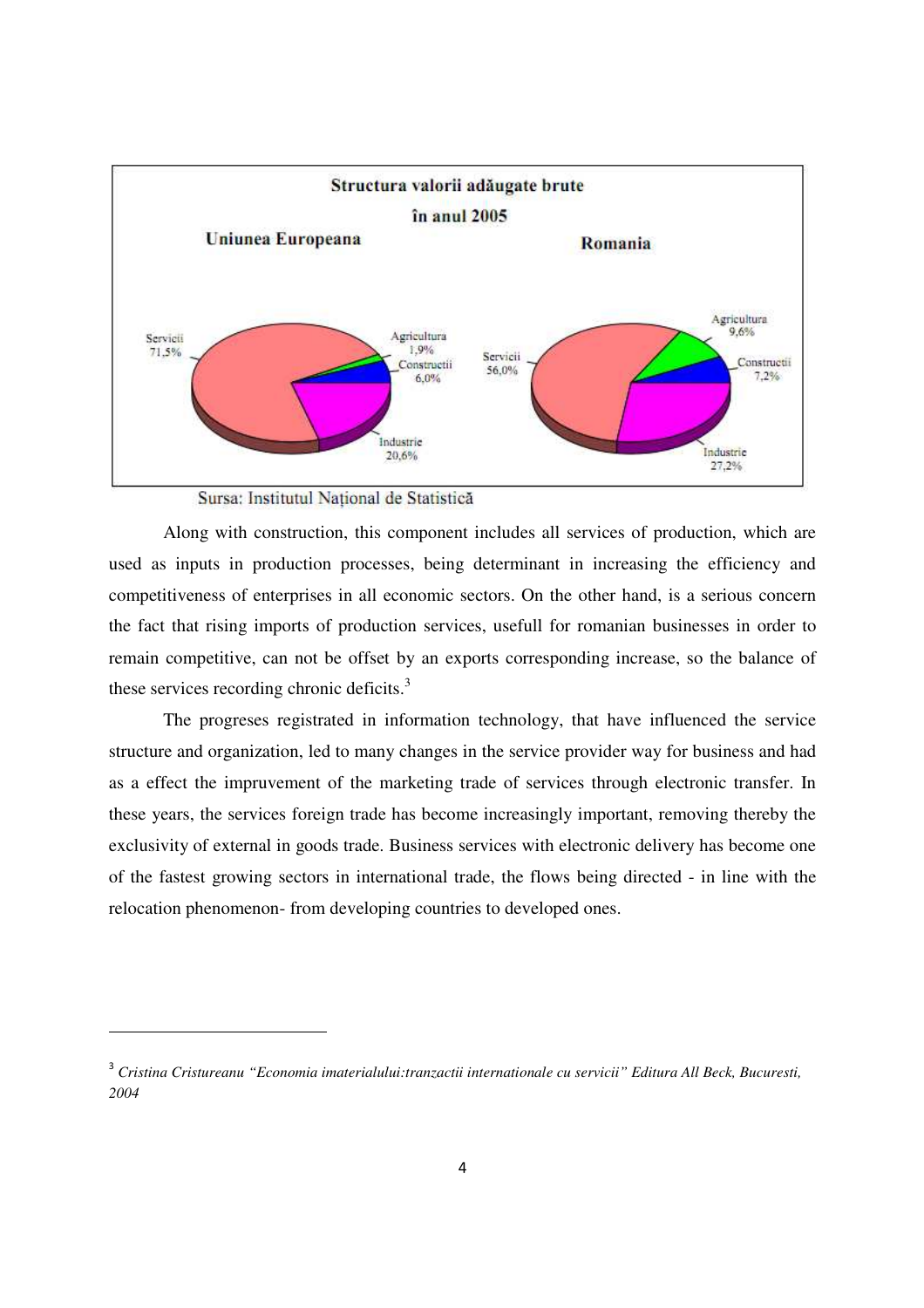|                                             | Sold<br>(mil.Euro) |        |      | 2006/2004<br>modificare<br>procentuală(%) |        |  |
|---------------------------------------------|--------------------|--------|------|-------------------------------------------|--------|--|
|                                             | 2004               | 2005   | 2006 | <b>Export</b>                             | Import |  |
| <b>TOTAL SERVICII</b>                       | $-213$             | $-344$ | 6    | 89,9                                      | 76,7   |  |
| din care:                                   |                    |        |      |                                           |        |  |
| <b>ALTE SERVICII</b>                        | $-231$             | $-136$ | 431  | 140,2                                     | 73,4   |  |
| din care:                                   |                    |        |      |                                           |        |  |
| Servicii pentru întreprinderi* <sup>1</sup> | $-253$             | $-225$ | 83   | 145,9                                     | 77,2   |  |
| din care:                                   |                    |        |      |                                           |        |  |
| Servicii cu livrare electronică**)          | $-162$             | $-116$ | 128  | 141.8                                     | 71.4   |  |

## **Foreign trade in services- Romania**

Source: National Bank of Romania

According to balance of payments, we can estimate that 2006 represents an inflection point in the evolution of external trade in services, both because the 2006 balance of services, especially the business one, began to record surpluses and because of the high dynamics of exports.

In January 2009 the current account of the balance of payments registered a deficit of 525 million euros, decreasing with 54.6 percent compared to January 2008. The decisive influence on reducing the current account balance,has had the trade deficit of the comercial balance, which totaled 385 million, down with 66.4 percent from January 2008.

|                                             |               | <b>January 2008</b> |            | <b>January 2009</b> |              |            |  |
|---------------------------------------------|---------------|---------------------|------------|---------------------|--------------|------------|--|
|                                             | <b>CREDIT</b> | <b>DEBIT</b>        | <b>NET</b> | <b>CREDIT</b>       | <b>DEBIT</b> | <b>NET</b> |  |
| <b>CURRENT ACCOUNT</b><br>$(A+B+C)$         | 3886          | 5043                | $-1157$    | 3 1 1 7             | 3642         | -525       |  |
| <b>A. Goods and Services</b>                | 3 1 6 3       | 4 2 2 0             | $-1057$    | 2 4 9 0             | 2 7 5 7      | $-267$     |  |
| a. Goods (FOB export – FOB<br>import $)***$ | 2 5 2 5       | 3670                | $-1$ 145   | 1912                | 2 2 9 7      | $-385$     |  |
| <b>b.</b> Services                          | 638           | 550                 | 88         | 578                 | 460          | 118        |  |
| - transport                                 | 187           | 188                 | $-1$       | 181                 | 119          | 62         |  |

- millions euro -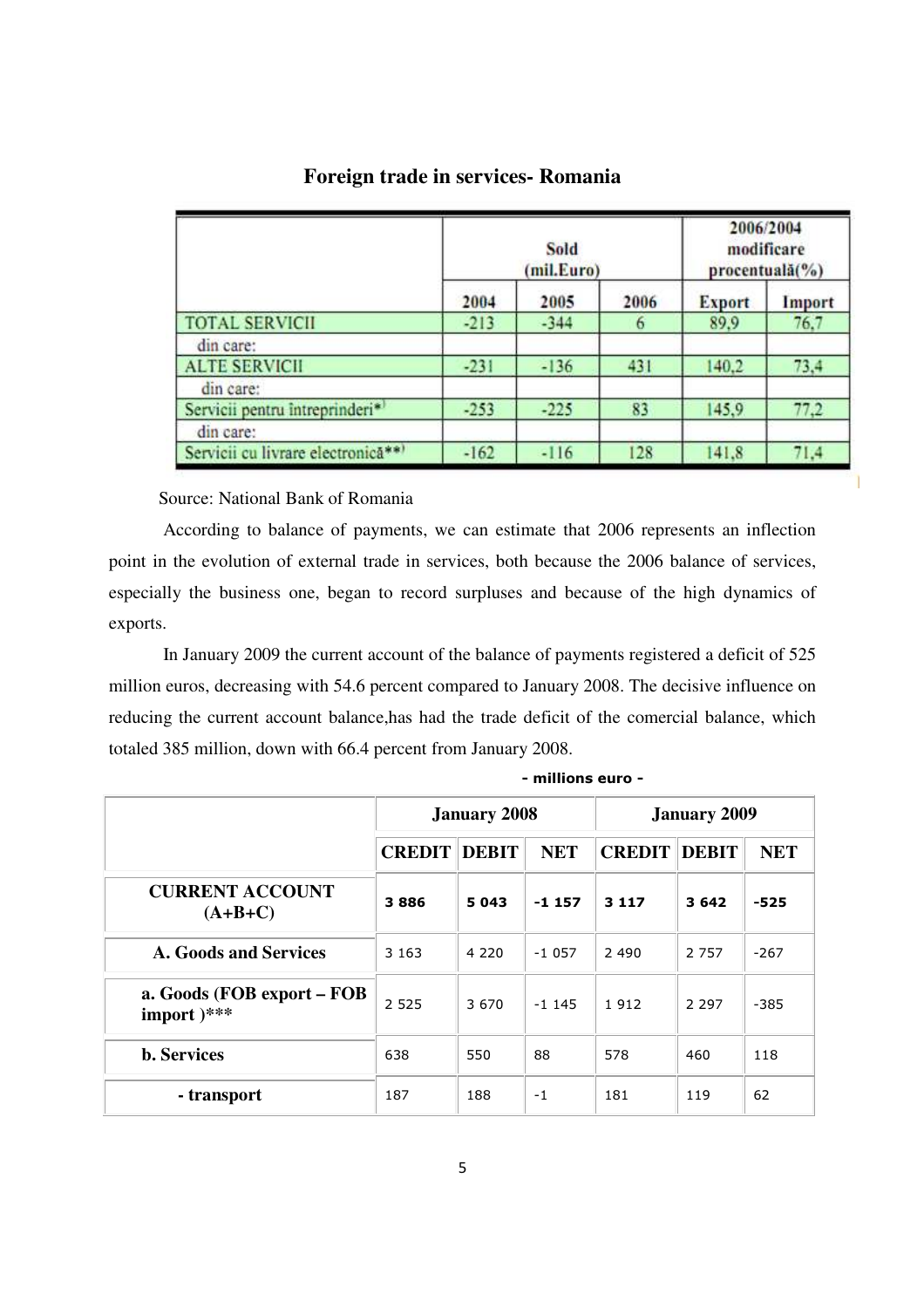| - tourism-travel            | 101 | 80  | 21     | 72  | 67  | 5      |
|-----------------------------|-----|-----|--------|-----|-----|--------|
| - other services            | 350 | 282 | 68     | 325 | 274 | 51     |
| <b>B.</b> Income            | 175 | 584 | $-409$ | 144 | 705 | $-561$ |
| <b>C.</b> Current transfers | 548 | 239 | 309    | 483 | 180 | 303    |

Source: National Statistics Institute

The current account deficit in January 2009 was financed entirely by non-residents' direct investment in Romania (compared to 52.1 percent in January 2008), which recorded 912 million euros (versus 603 percent in January 2008). In January 2009, the 912 million euro equity holdings represented 49.6 percent, intra-group loans  $36.2\%$  and reinvested profit 14.2%.

## **The modest level of service flows mediated by FDI**

Low level of cumulative volume of FDI flows received by the Romanian economy is a major cause of the slow progress towards the service sector expansion since 1990. There is a correlation between the attracted volume of FDI and the economic reforms rhythm and particulary the privatization in the transition countries. Those countries of Central and Eastern Europe that have promoted economic reforms in sustained rhythms and massively privatizated from the beginning, succeded to attract a considerable amount of FDI, unlike Romania where reforms have been slow and inconsistent until recently.

## **ISD in Romania: 4**

| <b>YEAR</b>   | 2009 | 2008  | 2007  | 2006  | 2005  | 2004  | 2003  |
|---------------|------|-------|-------|-------|-------|-------|-------|
| billions Euro | 4,89 | 9,496 | 7,250 | 9,059 | 5,213 | 5,183 | 1,946 |

In 1998 Romania registered a record volume of foreign investment of over two billion dollars. In 1999 - 2002, the volume fell to 1 - 1.2 billion dollars per year. By July 2009, the countries that had injected the largenst amount of money into the business environment in Romania are in this order: the Netherlands, Austria, Germany and France. Lying in fourth place, France had a 11%

 $\overline{a}$ 

*<sup>4</sup> www.arisinvest.ro*/isdromd.pdf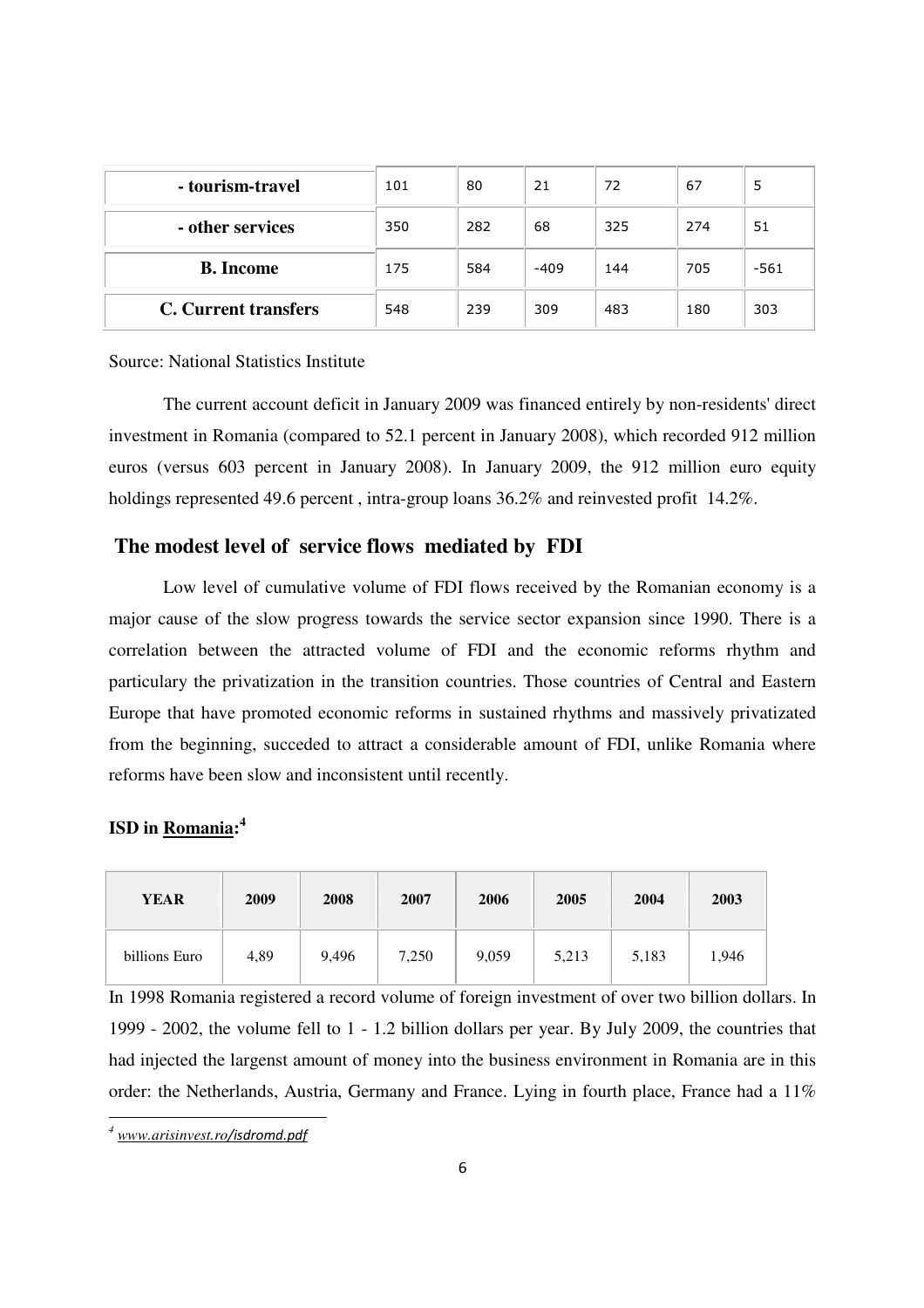of the foreign investment,with 5 billion euro. In May 2008, the largest foreign investments in Romania were:

- Renault 676 million euro
- Egger 210 million euro in the wood processing factory from Rădăuți
- Calsonic Kansei 120 million euro
- Saint Gobain 120 million euro
- Diesel Delphy 100 million euro
- Nokia 60 million euros at the factory from Jucu

## **Tourism and its role in the economic development of Romania**

Tourism sector is an essential component of services sector for individuals, an industry with great potential for development. It is part of the tertiary sector of the national economy, consisting, mainly in service benefits, resulting in a high natural dynamic in the contemporary civilization conditions. The tourism industry is characterized by a particular structural complexity, which takes multiple forms of service. Implementation of long term strategies in the tourism sector offers the premises of accelerated development of both the Romanian tourism and the economy in general, considering that for a long time this area was abandoned.

 The main coordinates on which the strategies of thid field are focused are the development of tourism in Danube Delta, as a symbol of teh roumanian ecotourism, attracting tourists towards the monasteries from northern Moldavia and Oltenia, the religious tourism, spa and agrotourism and generally towards all areas which have been preserved.The country's economic development should take place around two axes that differentiate Romania in the European landscape, those being the Carpathian and Danube axis.

The first one is important both in terms of connecting to the rest of Europe and to increase tourist flow. Ecotourism and tourism are currently the base of the Romanian tourism. Finally, it is absolutely necessary to attract investment and foreign partners (which was done in 1995-2004) to create standard tourism units to raise teh level of the other units.

## **The main forms of tourism practiced in Romania**

The development and civilization level of a country is given, mainly, by the level of development of the public services sphere offered to the population, from which we notice the the tourism services as a part with a semnificative percentage of the GDP of developed countries.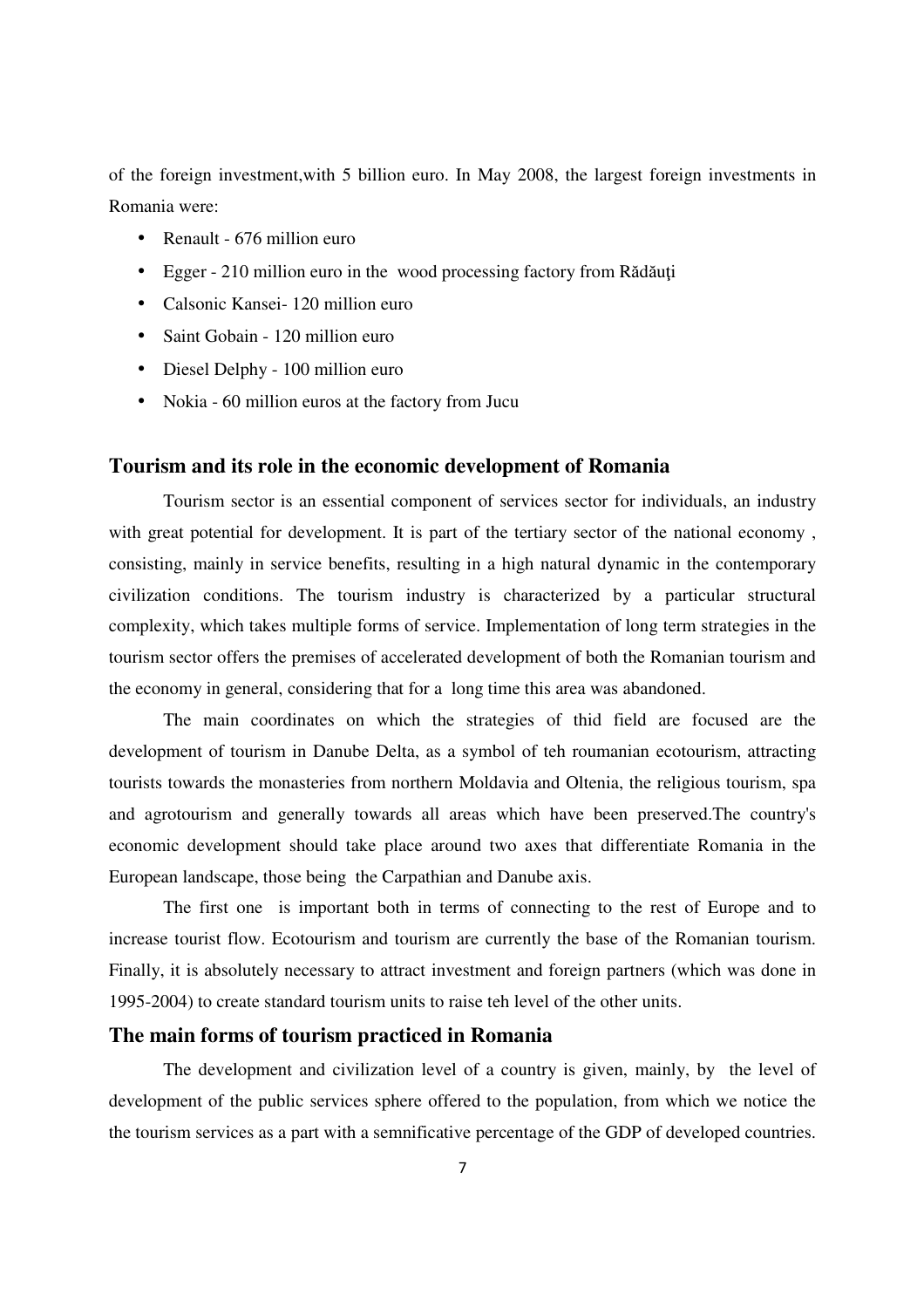From this, it is necessary to note the way that providind tourism activities and hotel business evolved in Romania in recent years. In 1990 there was a material base created in tourism, which, to be harnessed eficiently, it supposed to be quality improved , especially through privatization, in terms of the concept of tourism product and management from tourism and services industry. Only through privatization, investment and improving service quality for tourists, could be created the premises to ensure quality services adapted to people's real needs.

Establishing a tourism system privatized 100% with the support through appropriate measures of the diversification and quality improvement trend, it should be a constant concern of national development strategies and programs of the Romanian tourism, given that the sector already had a significant material basis. The need of knowing and quantifing the touristic phenomenon chosen in hotels, villas, cottages, didn't require an investment effort or a special capital.

## **The decreased volume of Romania's tourism service trade**

 The modest size of the service offer and its structure - the prevalence of traditional services (transportation, commerce, hotels and restaurants) at the expense of advanced services (financial services, business) - affect Romania's potential to generate international flows of services. Although in the last and half decade the services trade registered a sustained growth, increasing in higher rates than those from Europe and the world, our country has a marginal position in global trade of services (0.2%). In 2009, the value of Romanian exports of services rised to 4.9 billion dollars, while the imports totaled 5.4 billion dollars.

Romania's competitive disadvantages in service sphere corelated with the EU-15 and with the new Member States and candidate countries, are numerous and lie above all in the low level of development of the Romanian sector of services. A brief analysis of the Romanian economic realities in terms of services, reveals striking contrasts between Romania's performances and the ones of the Member States - old and new - through the contribution of this sector to create gross value added in employment and, implicitly,in internationaland investment trade flows.

Currently, in international touristsm and more recently in our country mutations of the tourist traffic were mare, for the purposes of diversifying the forms of tourism, defending a possible new classification of tourism by destination and area: Rural and urban tourism. Rural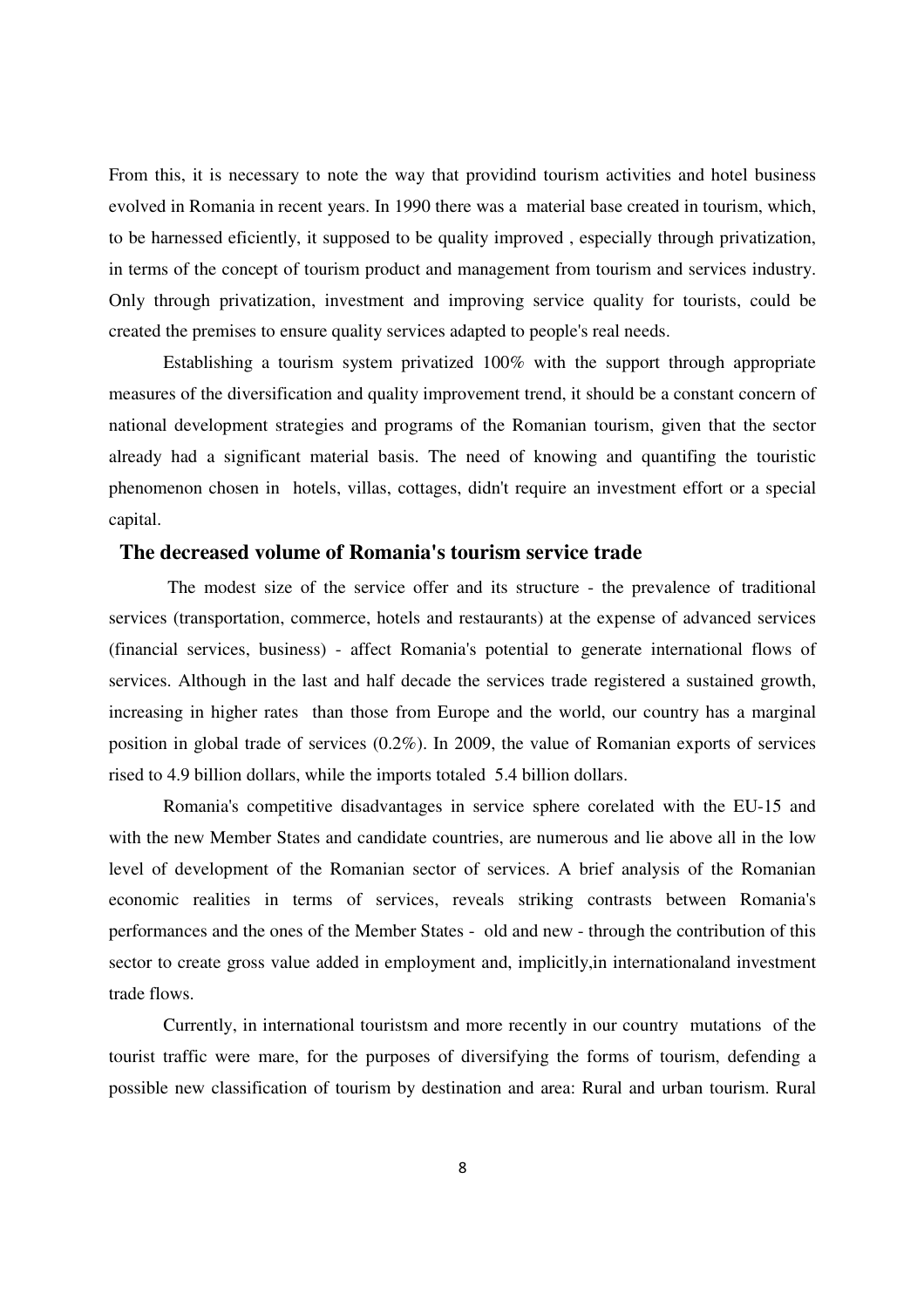tourism involves spending time in the country side, in rustic structures , inns, camp grounds, rural locations, holiday villages, etc..

Urban tourism refers generally to leisure and vacations in towns, to visit them and / or carry out various cultural activities. Rural tourism is one of the most effective solutions to harmonize the demands of tourism with environmental protection and sustainable development. In rural tourism accommodation is made in peasant household (hostel), farms and general tourist equipment (inns, stops, rustic cottages). Agro-tourism involves staying in farm household, the consumption of agricultural products and the participation at different degrees at social, group activities of the peasant households. This form of tourism has gained amplitude in the last decade.

## **Conclusions**

Romania has some competitive advantages that could exploit in order to boost its trade with both the cross-border services, as well as those mediated through FDI. The level (still) relatively low of labor costs, high education and professional training of some labor categories , cultural affinity with the European space and, last but not least, the guarantees associated with taking over the communautaire acquis and the imminent EU accension represents as many assets that could result from export service development to the EU market.

Further more, many of the trends from the international economic scene seem to favor Romania for the competitive advantages in services, particularly because of its educational and vocational skills. By virtue of inceasing the service capacity to be delivered internationally via electronic networks, many categories of services as well as numerous functions of services used by TNCs to coordinate various levels of the global value chain of their production, can be fragmented and relocated now, in various locations in the world.

Romania could take advantage of the ongoing process of "relocation" of services, used, more and more, bythe European companies in order to remain competitive (in the interests of reducing costs, expanding access to professional skills and improve service quality). Current approaches regarding EU that follow the integration of the services on the EU internal market and consolidation of the competitiveness of European companies, give Romania the urgent need to accelerate structural adjustment. To face increased competition on the internal market of services and to benefit from the new opportunities as EU member, Romania will have to substantially strengthen its flow generating capacity of services, while the competitive disadvantages in services are numerous.